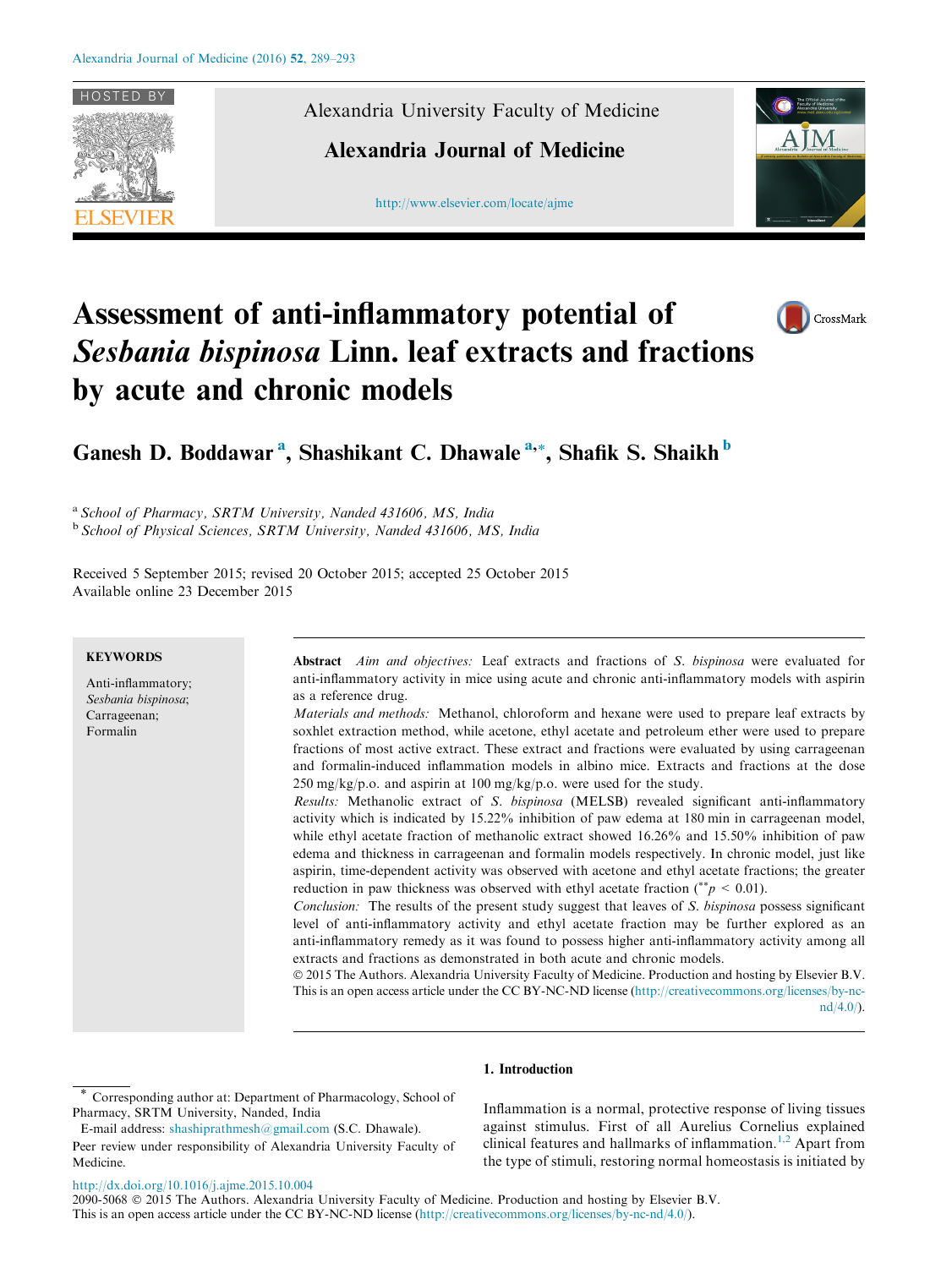complex physiological process of innate immunity, mediated by pro-inflammatory cells (leukocytes, neutrophils, macrophages & mast cells, etc.) which secrete a number of inflammatory mediators (cyclooxygenase-1, cyclooxygenase-2, histamine etc.), activate enzymes to eliminate the initial cause of cell injury, & remove necrotic cells that causes inflammation. $3-6$ 

Inhibition of the therapeutic targets (cyclooxygenase-1, cyclooxygenase-2, histamine receptor, etc.) is a potential strategy to control inflammation, and is concerned with the mechanism of action of gluco-corticoids and non-steroidal anti-inflammatory drugs (NSAIDs). Majority of the currently available anti-inflammatory drugs are associated with gas-trointestinal, renal system, cardiovascular and other risks.<sup>[7–11](#page-4-0)</sup>

Apart from the synthetic drugs, the number of plants has significant potential to inhibit inflammatory diseases because, it contains a multitude of different molecules that act synergistically on targets of the complex physiological pathways and have found widely used because of several reasons such as awareness about plant-based remedies, the lower cost of phyto-therapy, the fear about the possible side effects of allopathic medicine, phyto-constituents are having low animal and human toxicity and have a higher bioavailability and therefore higher protective efficacy than synthetic drugs.<sup>[12–16](#page-4-0)</sup> So, it is need of time to invent and evaluate more and more herbal drugs with high therapeutic activity, bioavailability and less toxicity.

Sesbania bispinosa Linn., (Fabaceae) is wild shrub and also cultivated throughout India as its leaves are used as fodder especially for sheep  $\&$  goats in summer seasons<sup>[17](#page-4-0)</sup> and leaves are good source of protein supplementation with high quality nutrients. The various parts of S. bispinosa showed the presence of phyto-constituents such as; flavonols, tannins, saponins, phytosterols, anthocyanins, alpha-ketoglutaric acid, oxaloacetic acid, and pyruvic acid [18–20](#page-4-0) It is traditionally used in Indian folk medicines for various ailments. Roots are used as contraceptive, hepato-protective, anti-helminthic & carminative. It is also used for the cure of tuberculous glands in dysuria, in retention of urine, leucoderma & as an anti-dote in scorpion stings, for the relief of fever, ulcer, diabetes etc. Root and bark are used as bitter tonic, nervous disorders, as central nervous system stimulant.[18,19](#page-4-0) Barks are also used to treat the ulcer, leucorrhea, vitiated conditions of pitta, anemia, bronchitis, tumor, dysentery, inflammations, cirrhosis of liver and hypertension. Seeds are emmenagogue, stimulant, astringent and also used in treatment of diarrhea, excessive menstrual flow, to reduce enlargement of spleen and skin disease. Its leaves are useful in diabetes, colic, skin diseases, as antihelmintic and also in inflammatory rheumatic conditions.[18,21–23](#page-4-0) However, anti-inflammatory effects are not yet experimentally proved. Hence the present study aimed to evaluate anti-inflammatory activity of leaves of S. bispinosa by acute and chronic models.

# 2. Material and methods

# 2.1. Collection and identification of plant

The leaves of S. bispinosa were collected in the month of December, 2014, from local area of Kandhar Dist. Nanded, Maharashtra, India. The plant was identified as S. bispinosa

Linn., belonging to a family of Fabaceae, by P.G Department of Botany, N.E.S. Science College, Nanded, Maharashtra, India, with a voucher specimen no. Auth: S-1/26/08/13.

#### 2.2. Chemicals

All chemicals used in the study were of laboratory grade: methanol, chloroform, hexane, petroleum ether, ethyl acetate, acetone, acetic anhydride, carrageenan, formalin, Tween 80, carboxy methyl cellulose and aspirin and were obtained from S.D. Fine chemicals, Mumbai, India.

## 2.3. Preparation of extracts and fractions

The leaves were washed with distilled water and shed dried to prepare the coarse powder. The powder of S. bispinosa was extracted employing solvents such as methanol, chloroform and hexane by using Soxhlet apparatus.<sup>[24](#page-4-0)</sup> Most effective extract (methanol extract) obtained in carrageenan-induced paw edema test, was suspended in distilled water  $(1:3, v/v)$ and successively fractioned with petroleum ether, ethyl acetate and acetone. All the fractions obtained were dried with rotary evaporator and kept at 2–8  $^{\circ}$ C until the time of use.<sup>[25](#page-4-0)</sup>

# 2.4. Experimental animals

Swiss albino mice of either sex weighing 25–30 g were used. They were housed under standard laboratory conditions at 23 °C ( $\pm$ 3 °C) temperature and 12 h light and dark cycle maintained, free access to standard pellet diet and water ad libitum. The Institutional Animal Ethics Committee approved the experimental protocol (IAEC resolution number: 3-X dated 22/06/2014).

## 2.5. Anti-inflammatory activity

#### 2.5.1. Carrageenan-induced paw edema test

All extracts and fractions were administered with the gastric gavage and 50  $\mu$ l of 1% v/v of carrageenan was injected in the left hind paw subplantar region after 30 min of oral admin-istration of test extracts and aspirin.<sup>[26,27](#page-4-0)</sup> The paw volume was measured by Plethysmometer (ORCHID Scientific & Innovative India, Pvt. Ltd. India). Before injecting carrageenan, the average volume of the right and left hind paw of each mouse was measured at 30 min, 60 min, 120 min, and 180 min after injection.[1](#page-4-0) Animals were categorized into control and test groups; control group represented negative control (without treatment of standard/extracts/fractions) and positive control (standard i.e. aspirin).

2.5.1.1. Anti-inflammatory activity of extracts. Five groups of six animals each of either sex were used: Group I (negative control) received suspension of 1% CMC (Carboxymethyl Cellulose) at the dose of 10 ml/kg.p.o.; Group II (positive control) received suspension of aspirin at the dose of 100 mg/kg.p.o.; Groups III–V served as treatment (250 mg/kg.p.o.); Group III received suspension of methanolic extract of leaves of S. bispinosa (MELSB); Group IV received suspension of chloroform extract of leaves of S. bispinosa (CELSB); and Group V received suspension of hexane extract of leaves of S. bispinosa (HELSB).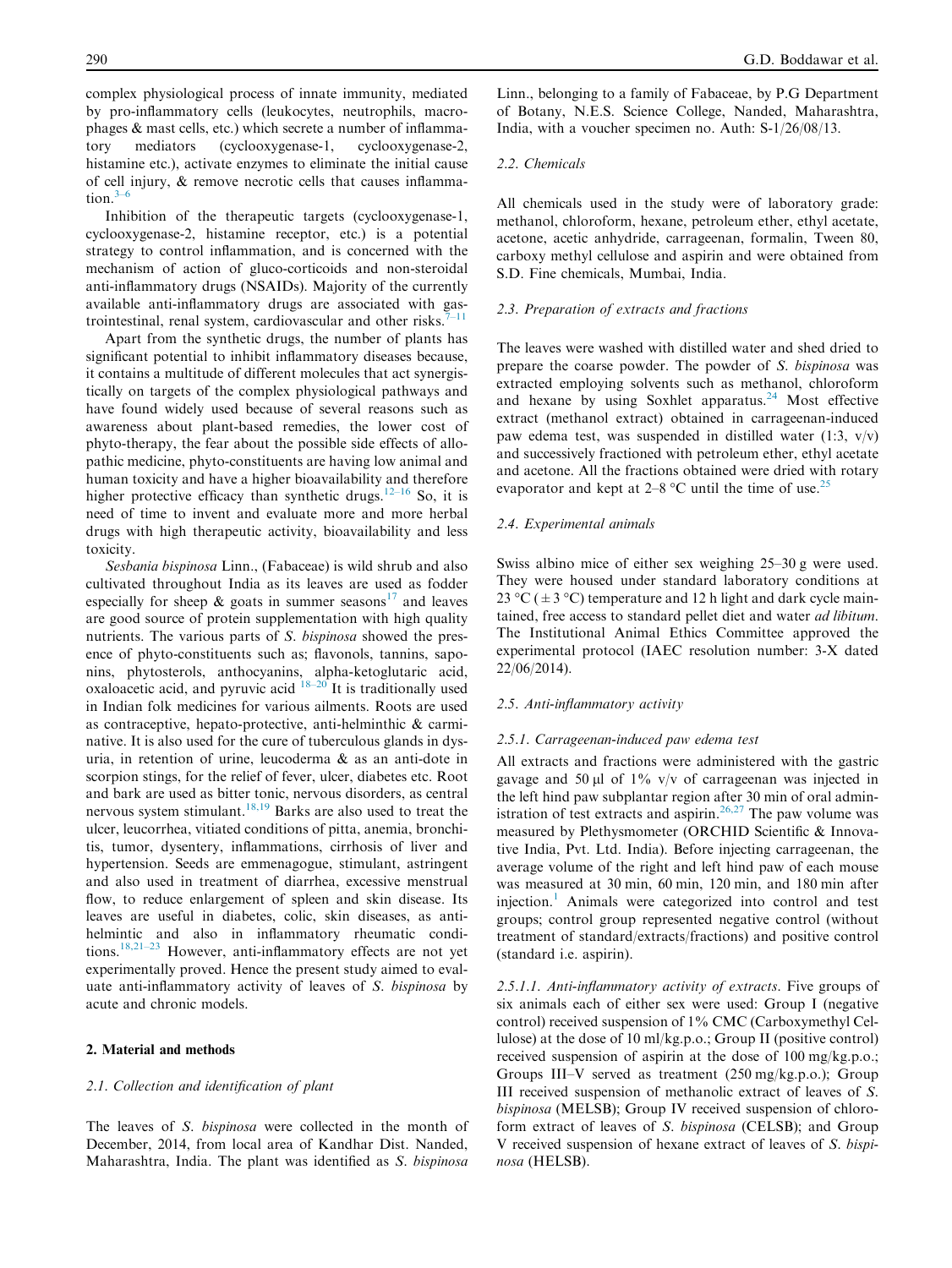2.5.1.2. Anti-inflammatory activity of fractions. Group I (negative control): This group received suspension of 1% CMC at the dose of 10 ml/kg.p.o. Group II (positive control): This group received suspension of aspirin at the dose of 100 mg/ kg.p.o. Group III: This group received suspension of acetone fraction (AF) of MELSB. Group IV: This group received suspension of ethyl acetate fraction (EAF) of MELSB. Group V: This group received suspension of petroleum ether fraction (PEF) of MELSB.

#### 2.5.2. Formalin-induced arthritis

Five groups of six animals each of either sex were used. Group I (negative control): This group received suspension of CMC at the dose of 10 ml/kg.p.o. Group II (positive control): This group received suspension of aspirin at the dose of 100 mg/ kg.p.o. Group III–V served as treatment (250 mg/kg.p.o). Group III: This group received suspension of acetone fraction (AF) of MELSB. Group IV: This group received suspension of ethyl acetate fraction (EAF) of MELSB. Group V: This group received suspension of petroleum ether fraction (PEF) of MELSB. All the groups were fed with the gastric gavage and injected with 0.02 ml of 2.5% v/v of formalin solution in the left hind paw in subplantar region after 30 min of oral administration of standard drug/test/vehicle on day  $1.^{28,29}$  $1.^{28,29}$  $1.^{28,29}$  The mice were then treated with different fractions/drug/vehicle for 7 days. The paw thickness of each mouse was measured by using Vernier caliper daily before treatment.<sup>[1](#page-4-0)</sup>

## 3. Statistical test

All the data were statistically analyzed using ANOVA followed by Dunnett test. Values are expressed as Mean  $\pm$  SD ( $n = 6$ ). Level of significance set as  $p \le 0.05$ ,  $p \le 0.01$  when compared with control.

# 4. Results

#### 4.1. Carrageenan-induced paw edema test

The average left hind paw volumes are presented in Table 1. For the control group, the injection of carrageenan caused localized edema, after 30 min. The swelling increased progressively from 30 min onwards. A maximum volume of paw was observed in animals of negative control at 180 min (0.289  $\pm$  0.008 ml) after carrageenan injection. MELSB and HELSB caused significant decrease in the paw volume ( $^{**}p \le 0.01$ )  $(0.289 \pm 0.008$  to  $0.245 \pm 0.011$  and  $0.259 \pm 0.008$  with 15.22% and 12.11% inhibition of inflammation respectively. The standard drug, aspirin significantly reduced  $({}^{**}p \le 0.01)$ the paw edema  $(0.204 \pm 0.013)$  i.e. 29.41% inhibition of inflammation). The results reveal that the chloroform extract lacked anti-inflammatory activity while methanolic extract (MELSB) significantly inhibited inflammation.

As seen from [Table 2,](#page-3-0) ethyl acetate fraction (EAF) of MELSB demonstrated significant reduction (\*\*p < 0.01) in the paw volume of mice induced by carrageenan; decreasing the paw volume from  $0.289 \pm 0.008$  (in the negative control) to  $0.242 \pm 0.015^{**}$  (\*\*p < 0.01) at the dose of 250 mg/kg/p.o. amounting 16.26% inhibition of paw volume which was comparable to aspirin, which reduced paw volume to 0.204  $\pm$  0.013\*\* (\*\*p < 0.01) at 100 mg/kg/p.o. AF of MELSB also demonstrated significant anti-inflammatory activity, whereas, PEF exerted significant but lesser activity as compared to other fractions.

#### 4.2. Formalin-induced arthritis

[Fig. 1](#page-3-0) depicts the formalin-induced left hind paw thickness results. Administration of formalin caused increase in paw thickness in all groups. In case of negative control, the highest increase in paw thickness was observed on day 3 and slowly reduced, but not restored to its original paw thickness which was on day 1.

Formalin-induced paw thickness was reduced significantly  $(*p < 0.01)$  with administration of AF, EAF and PEF which was found to be time-dependent and highest reduction in paw thickness was observed on day 8. EAF showed highest activity among all fractions and its anti-inflammatory effects were comparable to aspirin.

# 5. Discussion

The use of medicinal plants has been an important alternative as therapeutic source of treatment of various diseases and disorders. Its rising acceptance in the medical community has been due to the fact that several plants with novel biologically active compound have been scientifically investigated and their efficacy and safety have been verified.<sup>[30](#page-4-0)</sup> The continuous research in the field of synthetic drugs in recent years is accompanied by numerous unwanted side effects, such as NSAIDs that have gastric ulcer and glucocorticoids are associated with adrenal suppression, as major side effects but plants have their unique place with least side effects. $10,11,15$ 

Table 1 Influence of extracts of leaves of S. bispinosa on carrageenan-induced paw edema.

| Groups           | Paw Volume (ml)   | $\%$ inhibition at 180 min     |                                 |                                 |                                 |           |  |  |  |  |
|------------------|-------------------|--------------------------------|---------------------------------|---------------------------------|---------------------------------|-----------|--|--|--|--|
|                  | $0 \text{ min}$   | $30 \text{ min}$               | $60 \text{ min}$                | $120 \text{ min}$               | $180 \text{ min}$               |           |  |  |  |  |
| Negative control | $0.117 \pm 0.016$ | $0.17 \pm 0.015$               | $0.22 \pm 0.018$                | $0.265 \pm 0.016$               | $0.289 \pm 0.008$               |           |  |  |  |  |
| Aspirin          | $0.11 \pm 0.018$  | $0.13 \pm 0.015$ **            | $0.157 \pm 0.014$ **            | $0.182 \pm 0.014$ <sup>**</sup> | $0.204 \pm 0.013$               | $29.41\%$ |  |  |  |  |
| <b>MELSB</b>     | $0.107 \pm 0.017$ | $0.14 \pm 0.009$ <sup>**</sup> | $0.172 \pm 0.008$ <sup>**</sup> | $0.209 \pm 0.008$ <sup>**</sup> | $0.245 \pm 0.011$ <sup>**</sup> | $15.22\%$ |  |  |  |  |
| <b>CELSB</b>     | $0.117 \pm 0.016$ | $0.157 \pm 0.006$              | $0.22 \pm 0.016$                | $0.26 \pm 0.009$                | $0.287 \pm 0.009$               | $0.69\%$  |  |  |  |  |
| <b>HELSB</b>     | $0.12 \pm 0.018$  | $0.154 \pm 0.006$              | $0.19 \pm 0.011$ **             | $0.23 \pm 0.009$ **             | $0.254 \pm 0.008$ <sup>**</sup> | $12.11\%$ |  |  |  |  |

Values are expressed as Mean  $\pm$  SD. ( $n = 6$ ), ANOVA followed by Dunnett test.

 $p < 0.05$ , when compared with negative control.

\*\*  $p$  < 0.01, when compared with negative control.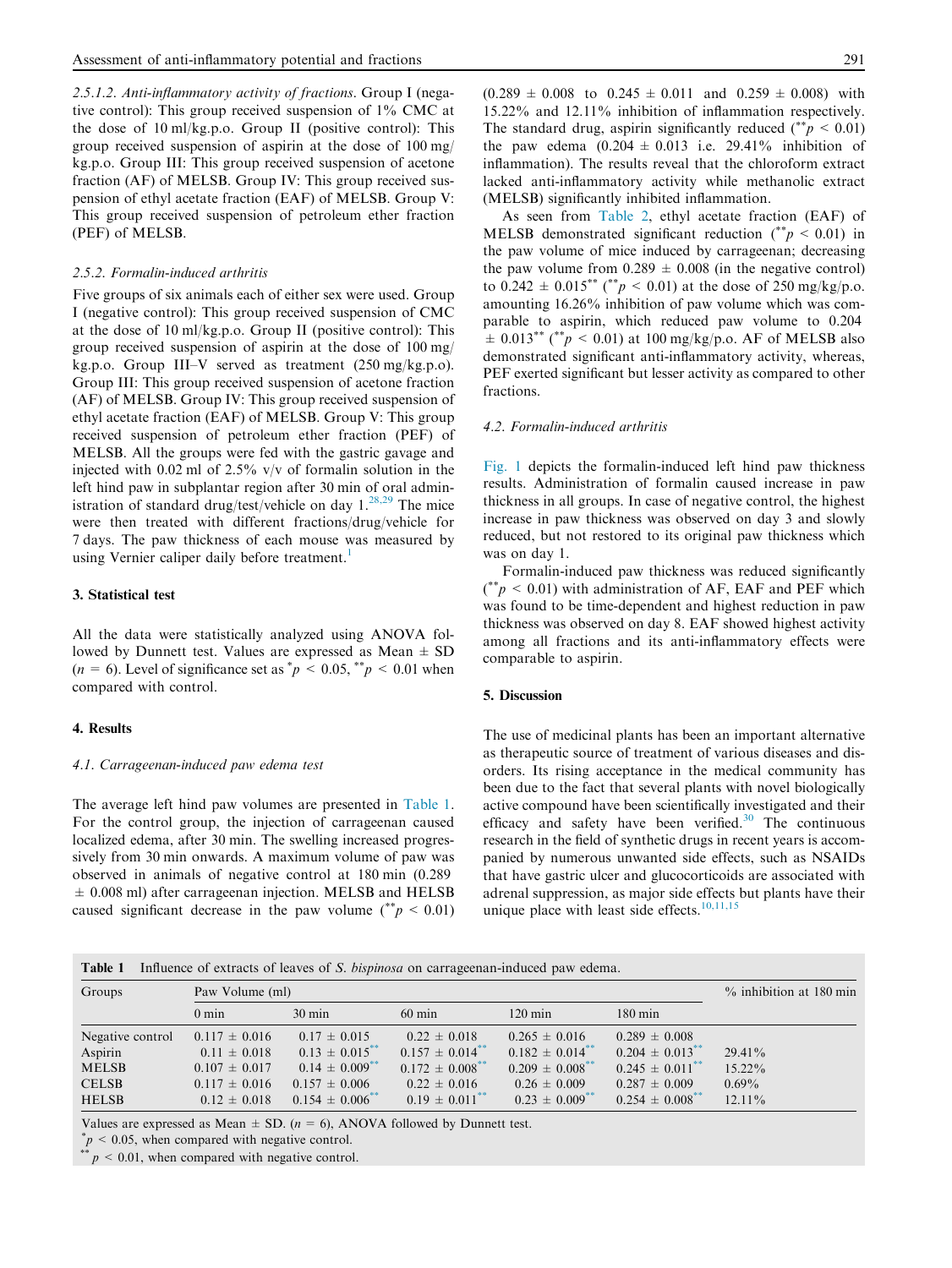| Groups           | Paw volume (ml)   |                        | $\%$ inhibition at 180 min      |                                 |                                 |           |
|------------------|-------------------|------------------------|---------------------------------|---------------------------------|---------------------------------|-----------|
|                  | $0 \text{ min}$   | $30 \text{ min}$       | $60 \text{ min}$                | $120 \text{ min}$               | $180 \,\mathrm{min}$            |           |
| Negative control | $0.117 \pm 0.016$ | $0.17 \pm 0.015$       | $0.22 \pm 0.018$                | $0.265 \pm 0.016$               | $0.289 \pm 0.008$               |           |
| Aspirin          | $0.11 \pm 0.018$  | $0.13 \pm 0.015$ **    | $0.157 \pm 0.014$ **            | $0.182 \pm 0.014$ <sup>**</sup> | $0.204 \pm 0.013$               | $29.41\%$ |
| AF               | $0.109 \pm 0.015$ | $0.144 \pm 0.013$ **   | $0.182 \pm 0.012$ <sup>**</sup> | $0.219 \pm 0.015$ **            | $0.255 \pm 0.011$ <sup>**</sup> | $11.76\%$ |
| EAF              | $0.105 \pm 0.014$ | $0.142 \pm 0.010^{**}$ | $0.175 \pm 0.014$ <sup>**</sup> | $0.205 \pm 0.006$               | $0.242 \pm 0.015$               | $16.26\%$ |
| PEF              | $0.117 \pm 0.019$ | $0.155 \pm 0.009$      | $0.189 \pm 0.014$ **            | $0.229 \pm 0.012$ **            | $0.264 \pm 0.011$ <sup>**</sup> | $8.65\%$  |
|                  |                   |                        |                                 |                                 |                                 |           |

<span id="page-3-0"></span>Table 2 Influence of fractions of methanolic extract of leaves of S. bispinosa on carrageenan-induced rat paw edema.

Values are expressed as Mean  $\pm$  SD. ( $n = 6$ ), ANOVA followed by Dunnett test.

 $p < 0.05$ , when compared with negative control.

\*\*  $p < 0.01$ , when compared with negative control.



Figure 1 The paw thickness of various fractions of MELSB. EAF exhibits time-dependent anti-inflammatory effects in a similar fashion to that of aspirin.

The present study was carried out to evaluate antiinflammatory efficacy of S. bispinosa in carrageenan and formalin-induced mice paw edema and thickness models.

Carrageenan-induced paw edema is a popular and widely accepted acute model for the study of anti-inflammatory activity of compounds such as both steroidal anti-inflammatory drugs and  $NSAIDS$ .<sup>[1,31](#page-4-0)</sup> The local injection of carrageenan induces inflammatory reaction in two different phases. The initial phase  $(0-1 h)$  has been accredited to the action of inflammatory mediators such as histamine, 5-HT, bradykinin and serotonin on vascular permeability. The late phase  $(1-6 h)$  is a result of overproduction of prostaglandins.

The inflammatory reaction involves three phases through orderly release of several mediators. The early phase (the first 90 min) has been attributed to the release of histamine and serotonin; the second phase (1.5–2.5 h) is the result of kinin and prostaglandins, while in the third phase (after 3 h) mainly involves action of prostaglandins with development of hyperalgesia due to increase of cyclooxygenase-2 level, and its peak reaches in within 4 h after carrageenan injection. $32,33$ 

In the present investigation, animals treated with MELSB and HELSB demonstrated significant reduction in paw volume. More active fraction, MELSB was selected for further fractionation using various solvents such as ethyl acetate, acetone and petroleum ether and these fractions were evaluated for anti-inflammatory activity by both acute and chronic models i.e. carrageenan and formalin induced paw edema. Results obtained from the carrageenan-induced paw swelling test revealed that EAF and AF of MELSB possess timedependent significant anti-inflammatory activity while PEF of MELSB showed little late anti-inflammatory effect. The findings of this study suggest that the methanolic extract and fractions thereof may possibly act by inhibiting the release or action of histamine, serotonin and kinin and prostaglandin.

Formalin-induced arthritis model is most suitable for screening of anti-inflammatory and anti-arthritic compounds. This model predicts anti-proliferative effects of agents.<sup>[34](#page-4-0)</sup> Injection of formalin into hind paw produces localized pain and inflammation, which is biphasic response, an early neurogenic component followed by a later tissue-mediated response.<sup>[1](#page-4-0)</sup> AF, EAF and PEF of MELSB have shown marked inhibition of inflammation. Time-dependent activity was observed with AF and EAF, and the greater reduction in paw thickness was observed with ethyl acetate fraction (\*\*p < 0.01) just like aspirin. This indicates that EAF and AF of MELSB actions confirm its anti-proliferative effect and EAF may further be explored for its use in arthritis.

In both the models, ethyl acetate fraction has shown greater anti-inflammatory effects as compared to acetone and petroleum ether fractions. Interestingly, acetone fraction showed more inhibition of inflammation in acute model and less activity in chronic model than petroleum ether fraction. It indicates that the PEF is having components which inhibit late phase inflammatory mediators and AF possesses the phytoconstituents responsible for inhibition of early phase inflammatory mediators. The observed anti-inflammatory effects of extracts and fractions may be attributed to the presence of steroids, triterpenoids, alkaloids, saponins, flavonoids and phenols which may be responsible for inhibition of inflammatory mediators such as histamine, 5-hydroxytryptamine, bradykinin, serotonin and prostaglandins. $35$  Further the role of sterols for the observed anti-edema effect cannot be ruled out as these are present in S. bispinosa and several studies have demon-strated anti-inflammatory effects of phytosterols.<sup>[18–20,36](#page-4-0)</sup>

# 6. Conclusion

Findings of the present study suggest that ethyl acetate fraction of S. bispinosa leaves possesses significant anti-inflammatory activity, as demonstrated in both acute and chronic models and may be further explored as an anti-inflammatory remedy. However, isolation, separation and identification specific component responsible for anti-inflammatory activity of ethyl acetate fraction may be required.